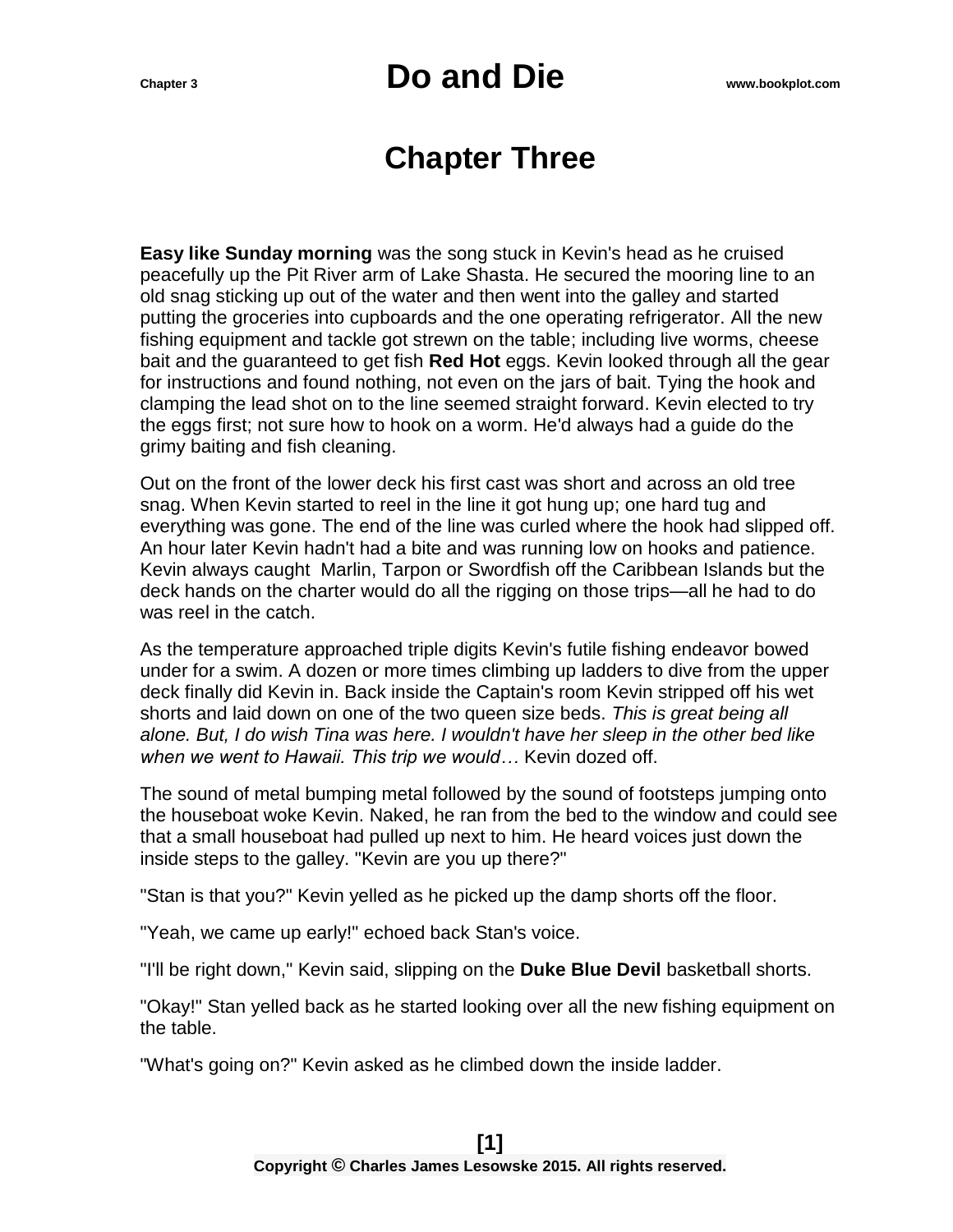"Not much!" replied Stan. "The bald kid at the marina wasn't much help. All that he would tell us is that there was only one member from the Duke Basketball team on the lake. He would not give out your name or any other information. That young boy was very secretive."

"I know. I asked him to keep quiet. Anyway, I came up yesterday. I had to get away. My Dad was on my butt over a tennis game."

"Tennis? I didn't know you played. I thought basketball was your sport." Stan said as he picked up the fishing pole and started checking the action by bending the tip.

"Hi Kevin," came a soft voice through the screen door.

Kevin was whipping the sleep boogers from his eyes when the bright sun behind Patty silhouetted her in the doorway. After a few seconds of squinting Kevin could see that all she had on was a thong and a tiny yellow bikini top. Two more voices came through the screen door from the smaller houseboat. Kevin moved to the door cupped his hands around his mouth and shouted, "Hey Hank. Hey Laura."

"So you're up here all alone?" Stan asked while more closely examining all the new fishing tackle on the table. "Tina's, coming up tomorrow with the rest of the gang."

"How do you know that?" Kevin asked.

"Laura talked to Sue. Sue told Laura about Tim being upset because she got pregnant. Laura told Patty on the drive up here and so on. Now everybody knows… You get the picture," Stan answered.

"Yeah, whatever…" Kevin replied. "It's really none of my business. I just hope they don't go at each other this week. It might make things tense for everyone."

"It's going to be one hell of a party for five days. There'll be plenty of Hotties for Tim to hit on, if Sue gets on his case."

"Yeah, but that might put a damper on things for the rest of us."

"Kevin you worry too much. Tim will get this party going… He'll probably get some girls to go topless. I bet Tim scores with. . ." Stan looked toward Patty who was still standing just outside the screen door with her head tilted up capturing sun rays. "Patty, could you grab me a beer?" Stan asked forcefully.

"Sure. Do you want one too? "Patty asked Kevin in a soft sexy voice through the screen door.

"No beer for me Patty," Kevin replied.

"Hey babe get that firm, tight ass of yours moving, I'm getting thirsty," yelled Stan from the booth type table against the wall in the galley.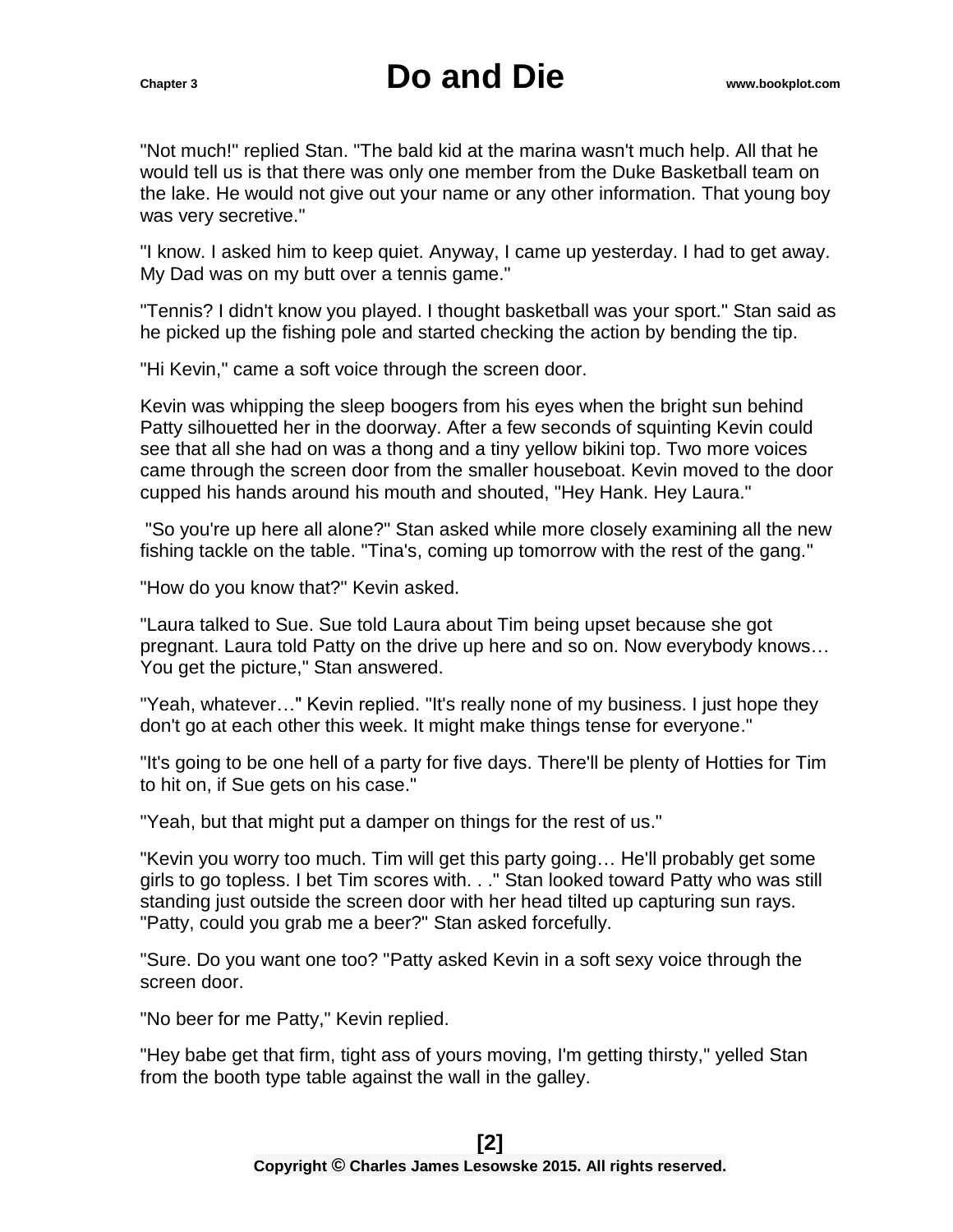"I might be one of those girls that go topless." Patty whispered to Kevin thru the screen. Patty smiled at Kevin, turned then stepped from one houseboat to the other. Kevin caught himself staring; from the back with only a thong on; she might as well been naked. Kevin finally looked away…

Patty looks good doesn't she?" Stan said in a bragging tone.

"Yeah, she does! You have a nice looking girlfriend; all the volleyball keeps her firm." Kevin replied as he walked away from the door and sat down across from Stan.

"She's not really my steady girl. We have the friends with benefits thing going on." Stan shut up when Patty pulled open the screen door with two beers in hand. She handed one to Stan and started to drink the other. Kevin had not seen a bathing suit so small since a family vacation years ago in Spain. Kevin took in an eyeful… In the hot stillness of the galley there was some sort of weird telepathy floating between the three of them.

Stan twisted off the top of his beer and started chugging while watching Kevin stare. Patty pushed her bare hip against Kevin's bare shoulder. Kevin moved into the booth further so that she could slide into the booth. Stan smiled from across the table. Kevin was pinned into the corner and Patty rubbed her hand on his bare leg under the table.

The awkward silence and Kevin's arousal was interrupted by Stan. "Hey how'd your new ride do coming on the drive up?"

"Okay, but it might be too flashy for me. Everyplace I go, people are staring and asking questions about it, or wanting a ride."

"Isn't that the truth? I saw a couple of guys in suits bent down looking underneath it in the resort parking lot. I thought they were casing it out or something."

"When was this?" asked Kevin

"About an hour ago. When we were hauling stuff from the truck to the houseboat. I walked over to see what they were up to and they and they got into a black stretched-limo."

"Did you get the license number or anything?"

"No, never thought about it," Stan replied while taking a gulp of beer. "I'm sure your Dad has it insured for theft."

"If that car got stolen I wouldn't really care." Kevin reached under the table and pushed Patty's hand off of his upper thigh.

"Well, if those guys do steal it, two Asian guys in suits, one tall one short shouldn't be that hard to find."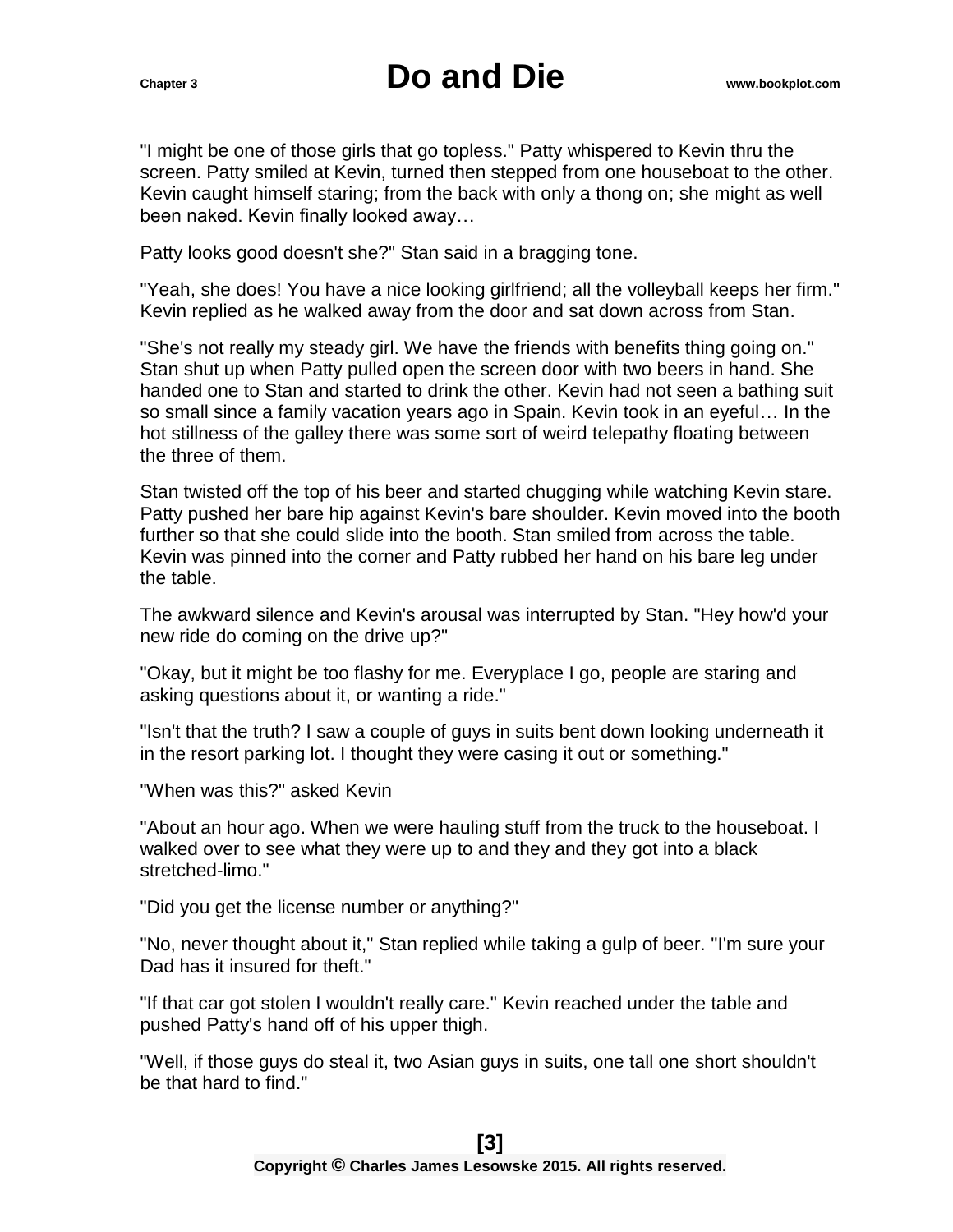"Two Asian guys! Are you sure?"

"Yeah Chinese, Japanese or some type of nese. Like I said, one of them was fairly tall. The older guy was kind of short."

"How old do you think the tall one was?" Kevin asked.

"Not that old, maybe thirty or so."

"And the short one. How old would you think he was?"

"I don't know. It's hard to tell with those Asians." replied Stan, taking a long drink of beer.

The investigative conversation was halted by a loud scream from the top deck of the other houseboat, followed by the words. "Damn you Hank!"

"I got to see this!" Stan jumped up from the table and ran out the screen door.

Hank was at the top railing with a water gun in one hand and a bathing suit top in the other. He had just sprayed Laura who had been sunbathing on her stomach with her swimsuit top unfastened. When she jumped up screaming, Hank made the snatch.

"Hank, I'm warning you! Give me that top back!" Stern words from Laura lying on the chaise lounge careful not to lift up.

Hank laughed; tossed the bathing suit top into the lake then turned the water gun on the other houseboat. Stan, Patty and Kevin were now wet and standing below on the deck. The nozzle on the water gun started hissing as it ran out of fluid. Stan disappeared as he went to reload. Laura now appeared at the railing with her arms crossed across her bare chest; she saw her swimsuit top floating about ten feet out from the front of the two house boats. Stan jumped across to the smaller houseboat and out of site to get armed for retaliation.

Laura moved away from the side railing out of their site. She reappeared with a towel wrapped around her chest, came down the ladder and jumped off the front of the houseboat. Hank now back at the top railing had the gun reloaded and saw Laura swimming toward her bathing suit; he moved along the railing toward the front and used the spray from the water gun to push the swimsuit top away from her.

Kevin had gone back into the galley and got into his supplies; he tore open the bag of balloons and went to the sink. He filled some balloons and when Stan appeared with his loaded water gun, Kevin hit Stan dead on with a cold water balloon. Patty had gone to the front and jumped into the lake to help Laura retrieved her top.

Kevin quickly climbed to the top deck of the Stargazer. The first water balloon just missed Hank, but Hank heard it whiz by. Just as he turned Kevin's second throw was right on target; it hit Hank directly in the side of the head. Stan appeared on the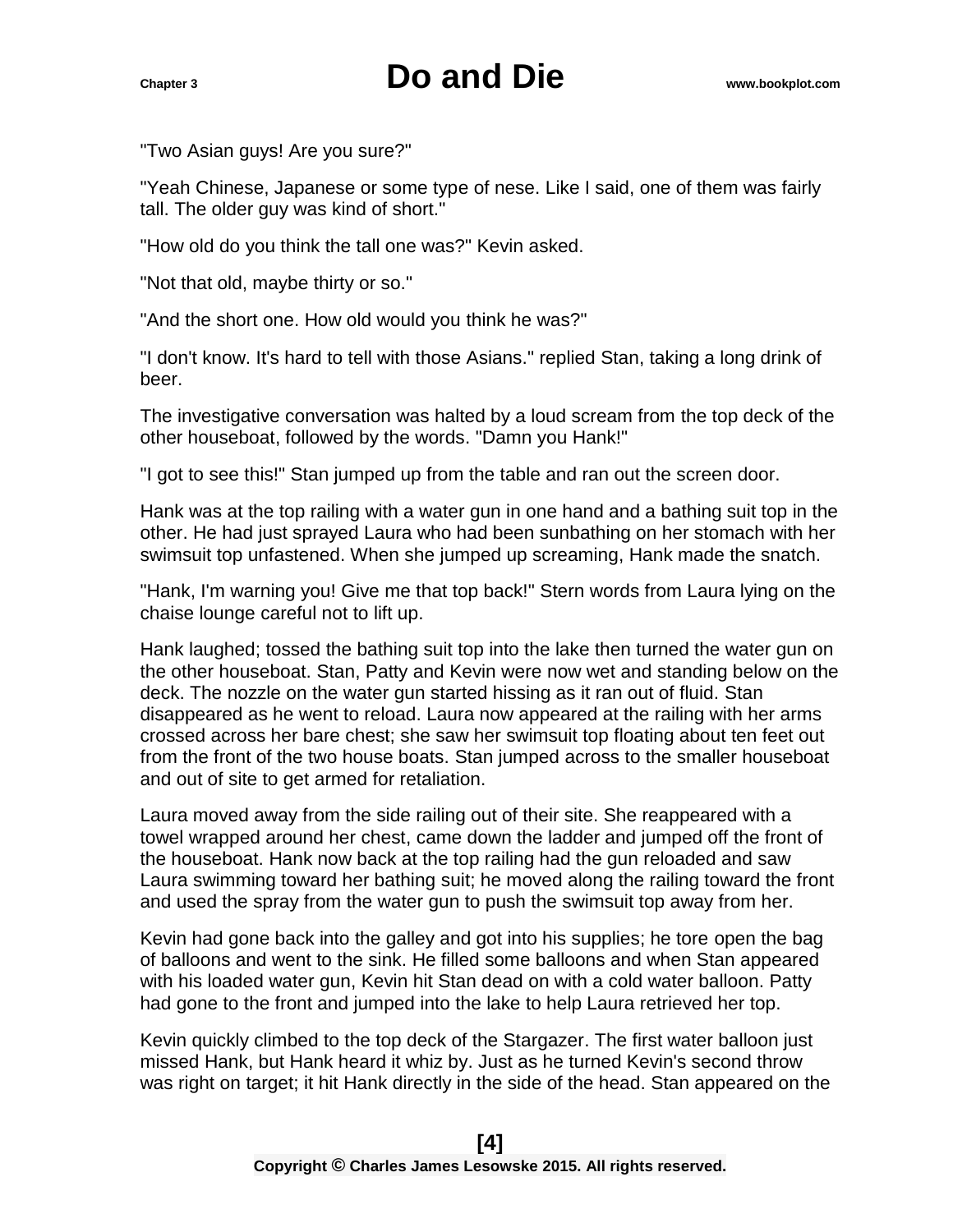upper deck shaking a can of beer, he rushed Kevin popped the top and started spraying him with ice cold beer. Then Stan tossed a second beer into the lake, ran across the deck and followed it with a long arching swan dive over the railing, his entry into the lake was crisp and straight down.

Thirty seconds passed— Stan did not surface! Another fifteen seconds passed before Kevin and Hank dove in to look for Stan. Finally… Stan popped to the surface; he had caught up with the sinking beer. Stan twisted over so to float on his back; he popped the top and poured the gold liquid into his wide open mouth. Everyone laughed.

After an intense thirty minute water fight, heavy drinking and swimming everyone was worn out and buzzed. Kevin dried off in the captain's room retrieved the two piece mobile phone, then climbed up to the observation deck and straddled a chaise lounge chair.

"What are you doing?" Stan yelled as he pulled on the rope between the two boats.

"I'm supposed to contact my Father. I'm going to try this hi-tech mobile phone that came with the SL600.

"Can a phone work way out here?" Stan now had the boats within two feet of each other and threw a second rope across the stern of the Stargazer.

"Possibly, it sort of worked from the marina parking lot." Kevin answered back.

"Cool! Maybe I can use it to call another friend for a threesome?"

"You're sick Stan," piped up Patty from her tanning position on a chaise lounge.

"She's right. You are sick Stan." Kevin looked away from the bag-phone and winked at Patty directly across on the upper deck of the smaller house boat.

Kevin punched in the numbers on the handset and listened for a dial tone. Nothing… He looked at the display on the bag unit and it read '**NO SIGNAL**.'

"Hey, Kevin you want me to cook you a burger?" asked Stan now standing on the lower deck in front of the barbeque grill.

"No thanks. I got plenty of food over here," Kevin answered as the display flashed '**3 MESSAGES.'** Kevin placed the handset back into the black nylon bag and walked over to the side railing. "Hey, you guys I'm going to have to take off for awhile. I got to go make a couple of phone calls." Kevin hurried down the ladder and untied the bow line.

While untying the stern Patty casually approached. "Kevin would you like me to come along and keep you company?"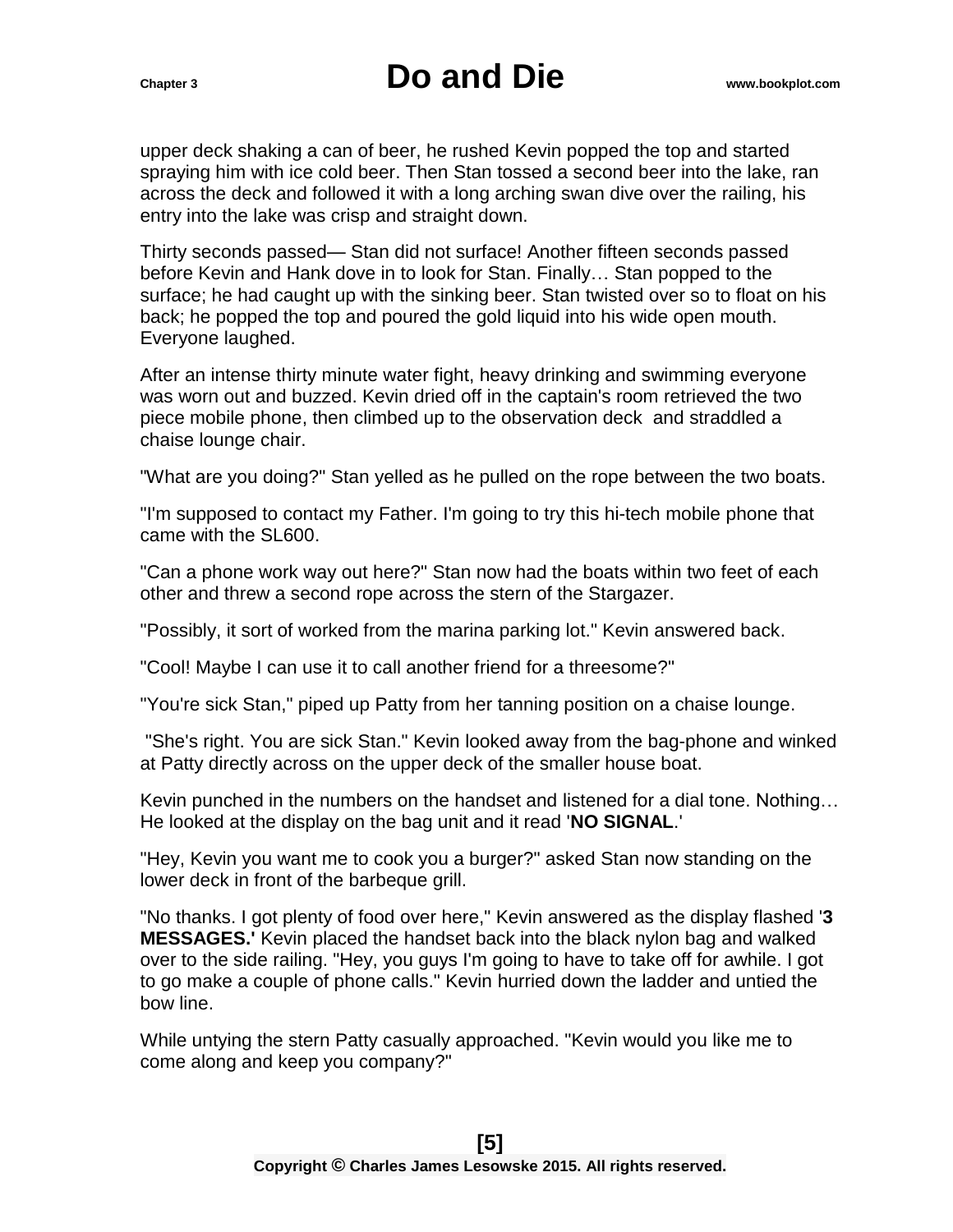"What about Stan?" Kevin asked from his bent over position.

"Stan is the one that suggested I ride along with you," replied Patty with a forced smile.

"What?" Kevin glanced up at her.

"Yeah, Stan told me about you and he's okay with it."

"Stan told you what about me?" Kevin asked in a demanding tone.

"He said you were shy around women... Maybe, I can help you overcome that shyness." Patty said as she lightly licked her lips. "Maybe I can do something for you while you drive the boat. You know something… Something, that isn't sexual relations"

Kevin took a deep look at Patty. He barely knew her but from their first flirting episode he did feel like they had a connection. "Patty, I appreciate your offer but I have to go take care of some family business, maybe later."

"Won't your girlfriend be here later?" Patty asked.

"Tina won't be here until tomorrow," Kevin replied.

"Like that's cool," replied Patty. "Remember the President said 'It's not sexual relations,' or something like that," Patty said. "So, maybe tonight we can have some fun."

"Yeah maybe later," Kevin replied as he continued to untie the stern line.

Piloting the houseboat back toward the marina Kevin thought about Patty's offer. But mostly, he thought about how his own grandfather had changed his life the summer he was finding his sexuality at the age of fourteen. After that awkward summer it was prep school, basketball camps, and then a demanding battle to keep his college scholarship. Kevin's life so far had been all laid out—no time for any true intimacy.

While cutting a swath through the dark green water of Lake Shasta, Kevin thought about starting a different life someplace else; something not under the Trask's family umbrella. Going to college on the East Coast had been a partial reprieve but now he was back home and felt smothered. *Oh God I truly give thanks for all that you have given to the Trask family… But is this my fate or is there something more?*

Danny had spotted the Stargazer pulling up to the dock. He ran across the wood planks and had the bowline secured before the engines were shut off. Danny tied off the stern and then yelled, "Coming in to make that phone call Mr. Trask?"

"Yes, and please don't call me Mr. Trask." Kevin replied in a loud voice just before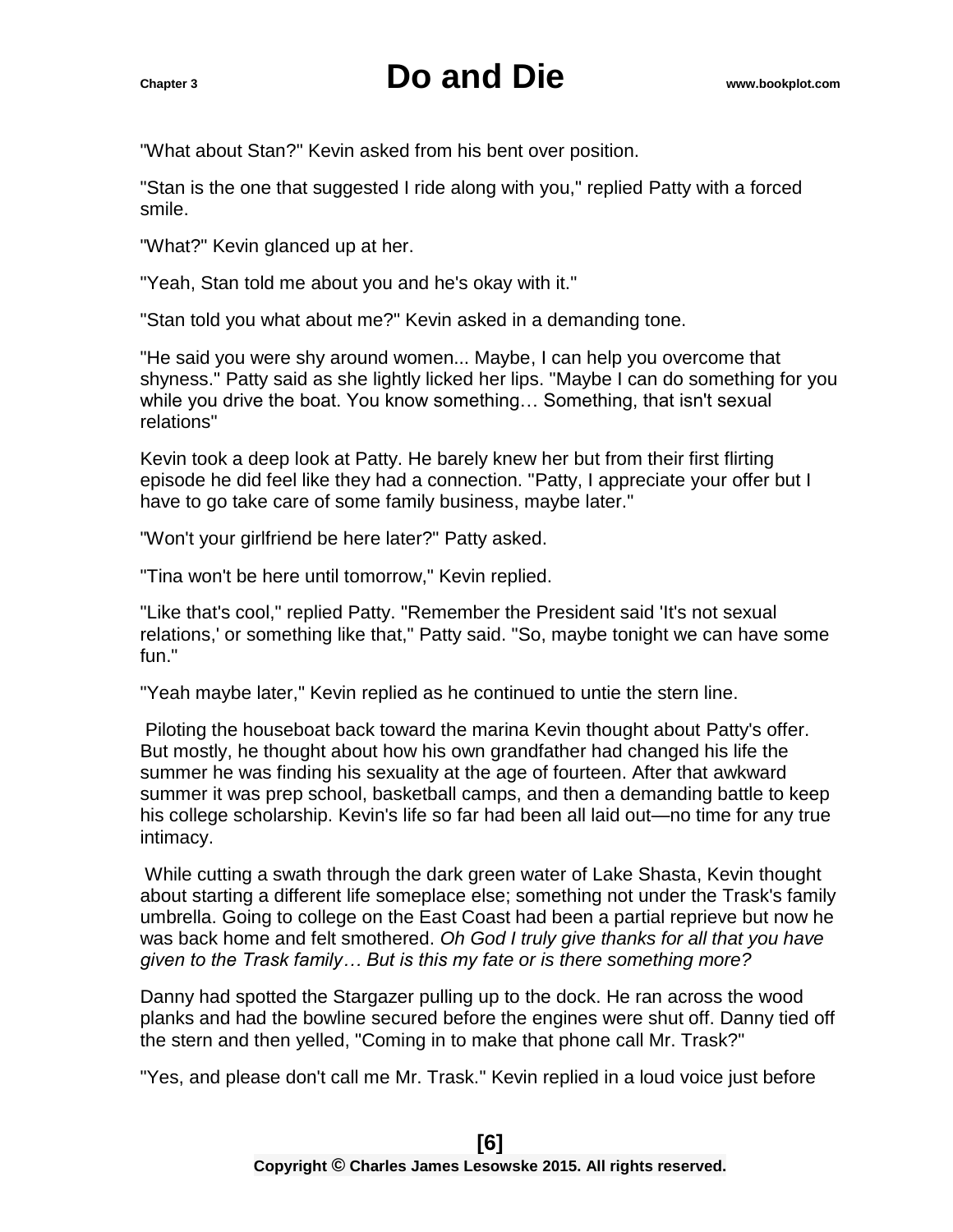he shut off the engines.

"Yes, sir," replied Danny in an anxious voice, eager to be helpful.

"And don't call me sir," Kevin said as he stepped from the boat on to the dock.

Danny followed in Kevin's footsteps. "I did call Condi at Trask enterprises. She asked me if you had that new mobile phone. I told her you were out on a houseboat that was why I was calling. I just took the message and didn't say anything about knowing where you were or…"

"Hey, slow down Danny, you did just fine."

"Thank you Mr. Trask. I just wanted to ..."

Kevin stopped in his tracks causing Danny to bump into him. "Danny, remember to just call me Kevin. That's my name."

"Okay, sorry . . . I'll try to call you Kevin."

"Can I use that phone in the office again? This call is somewhat important." Kevin started walking again with Danny following.

"Yeah that should be okay. Are you going to call the 800 number on the business card that you gave me? If not you'll have to call collect."

"No problem Danny."

"I'd let you call long distant but my Dad says we need to watch the bottom line. But since you tipped me the ten dollars this morning you can call and I can pay back my Dad if you want."

"That's okay Danny. I'm calling home and I'll call collect. Your Dad's right about the bottom line. It sounds like he's a good businessman."

"Oh he is. Dad says the customer is not right all the time, but I shouldn't argue. Dad says that the customer will tell everyone if you do them wrong and probably not tell anyone if you do them right."

"I like that! It sounds like something my Granddad would say to me when I worked in the welding shop." Kevin picked up the pace.

"My Dad tells me and my brother to always be honest. That truthfulness will set us free. Be honest at work and be honest with yourself and retirement will be long and great beyond our dreams." Danny replied in a proud voice.

"Well, I won't be thinking about my retirement for a long time. I'm just starting off my career. That's the reason I'm up here… I need some alone time out on the lake."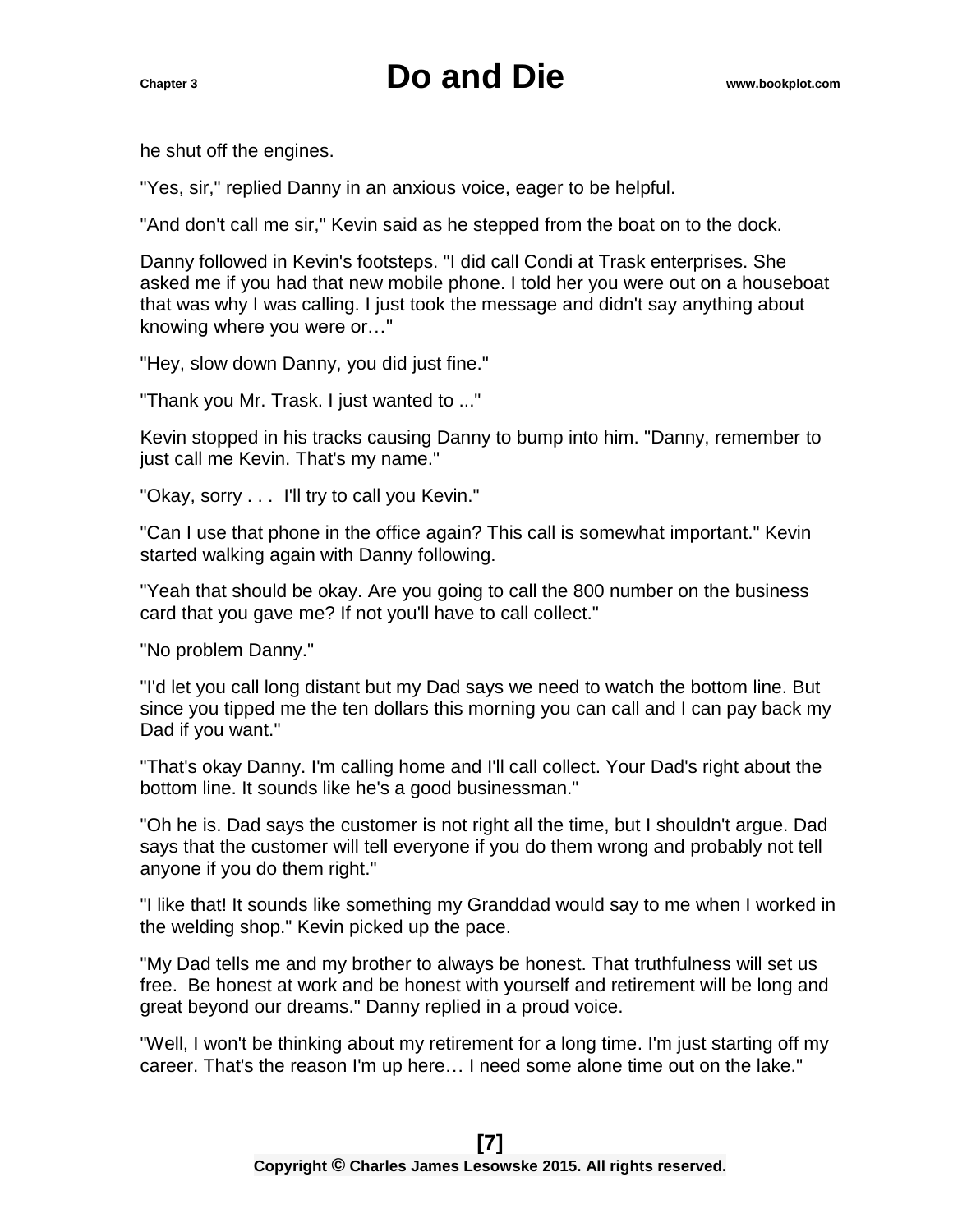"The retirement my Dad is talking about is the one in heaven. No person knows the date it will start. Mine could start tomorrow." Danny's tone sounded despair or even worse suicidal.

Kevin's fast pace came to a dead stop, he looked down at Danny. "You're not thinking of harming yourself or something like that?"

"No… The cancer is doing a good job at that," Danny answered.

Kevin didn't have a reply. He suspected cancer the moment he met Danny. *God how can this be? Please heal this young innocent child. In your name I pray.*

Danny hurried ahead and opened the sliding door to the marina office. "You better make that call."

Kevin went directly to the wall phone hanging next to the green chalk board behind the counter. As he placed a collect call he nonchalantly looked over the messages on the chalk board. The '**Meng'** name had been erased and written over. Kevin turned around and could see Danny outside on the dock bent over filling up a row of red tanks with gas.

Maria accepted the collect call and was unusually short with Kevin before she went to get Robert Trask.

As Kevin waited he looked at the brown accordion folder on the lower shelf in the counter with the words **'Rental Agreements'** on it. He moved down the counter and his finger walked up the index tabs on the top to the **'M'** tab. "Kevin is that you?" blasted through the phone

"Yes Sir, it's me." Kevin replied and paused his file searching.

"I needed to talk to you, before you tore out of the club yesterday. I know that I promised you three weeks off. But, I might need you to start before then."

"What about our agreement? Am I still starting out in the shop?"

"Kevin things are getting way too complicated to play that starting out on the bottom game. Mr. Hung Meng just had Pro-Star Investigators do a private audit of the plant and something isn't right! You might have to take over Richard's department immediately!"

"What?" Kevin yelled into the phone. "You mentioned yesterday you might be letting Richard Johnson go…" Kevin paused to take a deep breath. "I told you if Richard goes so do I."

"Kevin, I don't know what is going on with Richard, since the audit. Richard has bigger problems than work? He could go to jail." Robert Trask yelled back.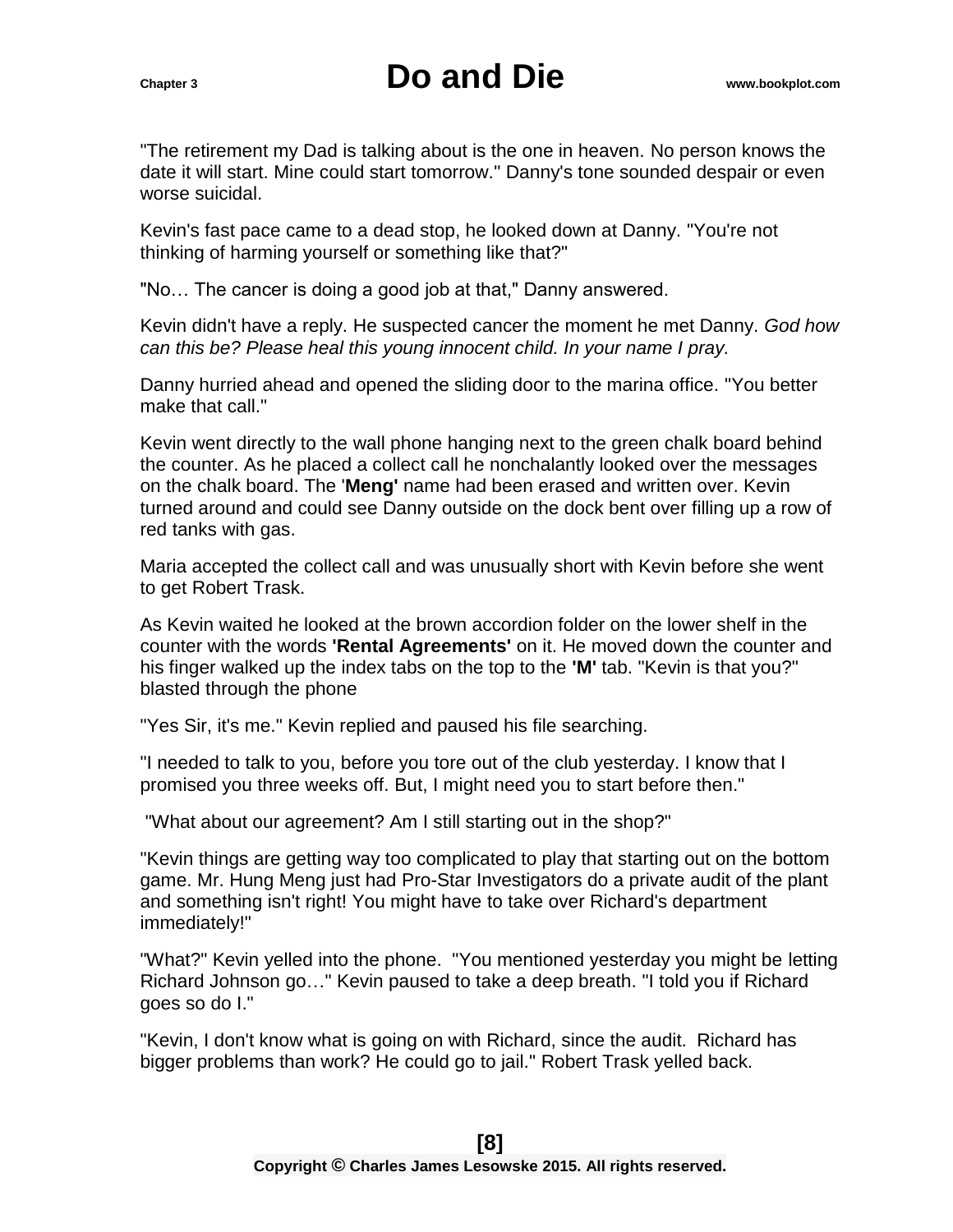"I don't understand! An audit of Richard Johnson. Who ordered that?"

"Mr. Meng suggested the audit. We'll talk about it when you get back. Be back here next week."

Kevin wasn't listening to any demands now. "Hey, if there is a problem with Richard, I want to know about it now! Granted he's not been the same since Jabbar got shot but . . ."

"Kevin, we'll talk next week. The audit is over and out of my hands."

"What about Condi? She will know what's going on with her Dad? I'm calling her."

"Don't do that!" warned Mr. Trask just before he blasted out the words. "Richard has been cheating on Makayla."

"I don't believe it." Kevin blasted back.

"Condi might have to testify against her own father." Mr. Trask took a deep breath. "Rocky Johnson might have to go also. It's ugly…" There was another long pause.

"How do you know Richard is having an affair?" Kevin asked in a firm voice.

"I have the pictures. I was looking at them yesterday when we talked out at the pool." Another long silence. "The woman he was with died yesterday in a horrific car accident. I'm still getting the details."

Danny had just walked back into the shop and noticed Kevin at the other end of the counter with the phone cord stretched out and with his hand down under the counter. "Are you looking for something?"

Kevin took his finger off the **'M'** index tab and moved his hand to the top of the counter. "Hold on for a second Dad," Kevin covered the mouth piece with his hand. "Danny, do you have a pencil and piece of paper to write on?"

Danny came around the counter and retrieved a pad of paper and took a pencil from a tall can beside the cash register. "Here you go."

Kevin took his hand away from the phone mouth piece. "Dad who gave you the pictures of Richard?"

"Pro-Star Investigators, Mr. Meng assisted on them. Kevin I got to go." Click*, and* then there was dial tone.

Kevin walked back to the other end of the counter, hung up the phone, and wrote **PRO-STAR INVESTIGATORS** on the pad of paper. "Thanks." Kevin said dazed while tearing off the top paper from the pad.

"No problem," replied Danny then added. "I checked the gas in your houseboat. It

#### **[9] Copyright © Charles James Lesowske 2015. All rights reserved.**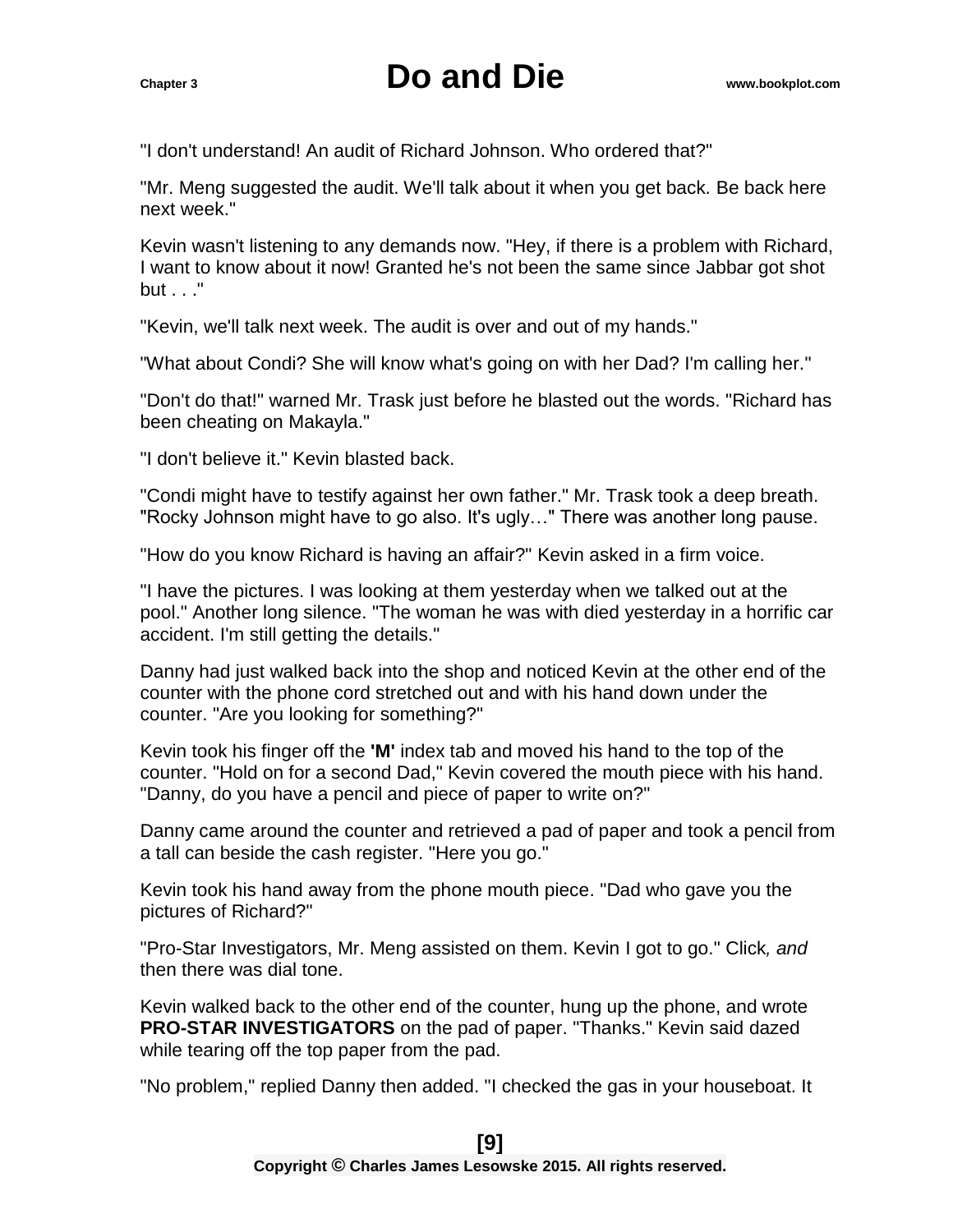looks okay. You didn't drive the Stargazer much."

"No, I just tied her up and tried some fishing and did some swimming."

"Thanks again," said Kevin thinking about the private audit of Richard at Trask Trailers. While putting the piece of paper in his wallet Kevin pulled out a fifty dollar bill and held it for Danny. "This should cover the gas and your time."

"That's too much money Mr. Kevin. I put the gas on the rental agreement. Checking the houseboats and topping off gas is my job. "

"Okay," replied Kevin still thinking about **Pro-star Investigators**. "Then take this for using the phone and keeping quiet about me being on the lake."

"I didn't tell those people that you were out on the lake."

"I know. No worries." Kevin replied. Stan told me you never broke your silence." Kevin put the fifty back into his wallet and then started walking toward the glass sliding door.

"But, I'd take that ride in your car. Like you promised this morning"

"Sure thing, you've been more that helpful. Just let me know when." Kevin said as he stepped out through the open door.

"How about right now?" Danny rushed toward the door, raring to go.

Kevin stopped, turned, looked back and replied. "Maybe tomorrow or before I leave on Friday."

Danny stopped short of the door and replied, "I was just kidding about tonight. I know you got important stuff to take care of."

"No, let's do it. What time do you get off work?"

"My Dad will be back at four-thirty." Danny replied with a rejuvenated tone.

"Tell you what, I'll go up to the restaurant and get something to eat. Find out from your father if it's okay to go for a short ride."

Danny rushed back behind the counter and looked at his To-Do-List. "Okay I'll see you up in the restaurant. I got a few more chores to do, and then I'll be done!"

Kevin had just started the second half of a BLT when Danny came rushing into the restaurant. From all the 'Hi's' and 'How's' it going' you could tell Danny was well liked. Even the cook gave Danny the thumbs up through the serving cubby hole.

Danny made a beeline toward Kevin. "My Dad said it's okay to take me for a ride. At first he said no riding with strangers. But I told him you were the Trask Trailers guy."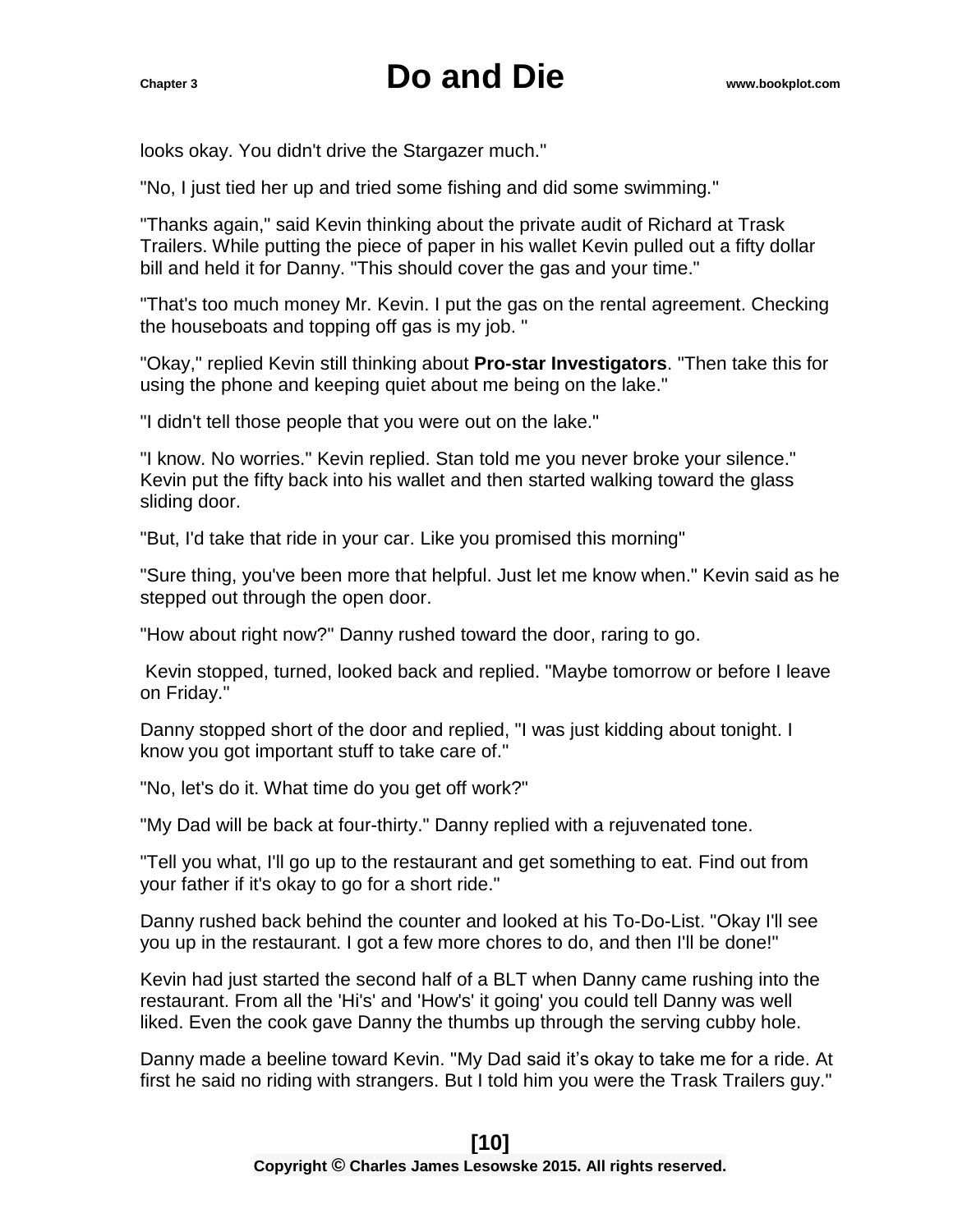Kevin took another bite of the BLT. One of the waitresses came over to table. "Here you go Danny; we made up one too many milkshakes."

"Thanks Edna," Danny replied with an ear to ear smile. "I'm going for a ride in a car like my PlayStation, Formula 1 game has."

"Wow, that's cool… Maybe you should drive since nobody around here can beat you on the PlayStation."

Kevin glanced up at the waitress and frowned. "I don't think he's old enough to drive."

"Well what about all those military shoot-em-up, blow-em-up video games that kids play day long, that aren't old enough to join up." Edna replied in a defensive tone.

"Yeah, college kids," Kevin snipped as he chewed his food, "plus they have age restrictions and warnings on those violent games."

"No, kids not even big enough to hold a gun. So why not let kids drive? We let them do everything else," Edna argued.

"Edna, this is Mr. Kevin Trask. That's his car out there." Danny pointed out the window toward the far end of the parking lot.

"I wondered who's car that was. Sure have been a lot of people looking at it."

Kevin swallowed quickly and then asked, "Really anybody suspicious, did you notice anyone in a suit or anything?"

"Not really, just the normal gawkers." Edna tone turned from harsh to pleasant.

"If you're giving out rides, how about giving this Old-Broad a ride?"

"A... Maybe, when Danny and I get back."

"Don't choke on your food," Edna smiled. "I'm just kidding. But I do miss those lumbar seats, my ex-husband had in his Cadillac."

Kevin took a couple more bites of the BLT, reached into his pocket and left a twenty on the table. "Let's go," Kevin barked out. Danny grabbed the chocolate milkshake and followed Kevin out the door.

Within fifty feet of the car Kevin pushed the key fob, the alarm chirped and the doors unlocked. "Oh, I better run my milkshake back," Danny said, as he stood next to the passenger door.

"That's okay, hop in," Kevin plopped down behind the steering wheel. He reached over and pushed a latch and a retractable cup holder slowly ejected from out of the dash.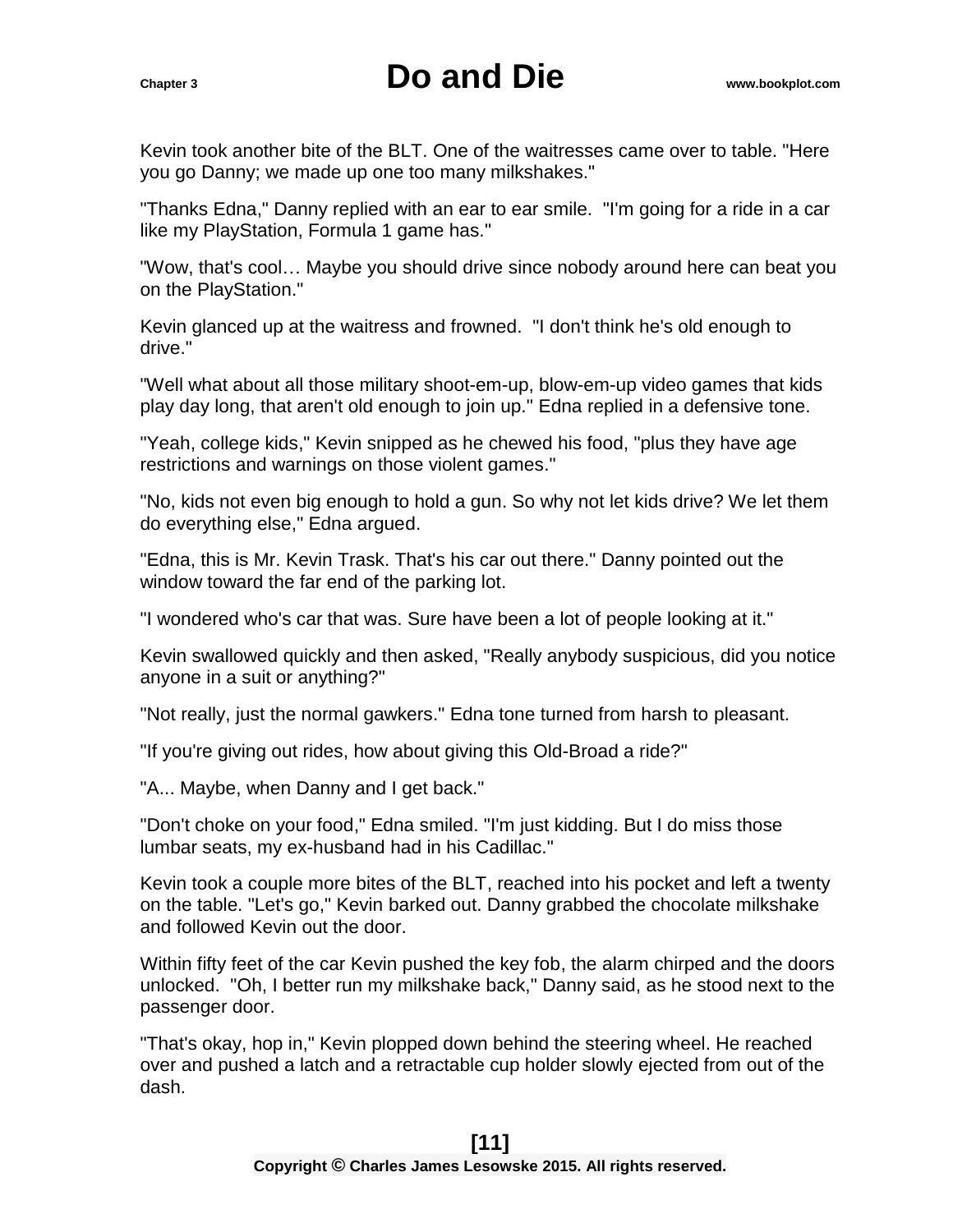"Cool," Danny said as he inserted the paper cup.

Kevin turned the key and the V12 roared to life. He pushed a button on the dash and the top started to retract into the trunk. Danny watched in awe. When the top was fully retracted there was another low humming noise as the automatic roll bar started coming up. There was a solid clunk as the roll bar locked itself into place. "Buckle up," Kevin's instructed.

"I know a road that has a hairpin corner just like my PlayStation, Formula 1 game has. Can we go on that road? Danny asked as he excitedly pulled the seatbelt across his chest.

"Sure tell me the name of the road." Kevin moved his hand to the keyboard of the GPS unit.

"Trinity Loop road" Danny rattled off. "The road is just across I-5. My brothers and I used to ride that road on our mountain bikes when it was gravel but they paved it last year."

When Kevin pulled on to I-5 south the interstate he pushed hard on the gas pedal. The SL 600 accelerated to 80 MPH… Immediately they came up on a semi truck; Kevin put on the left blinker and shot around the truck.

"Wow…" Danny yelled out from the passenger seat. "Can we do a 100 mph before the next exit?"

Kevin pushed harder on the gas pedal and then had to merge in behind another semi. The green road sign read **Trinity Campground Exit 1 mile,** Kevin decelerated.

"Wow... That was so cool. I bet this car can do at least a hundred-fifty miles an hour!" Shouted Danny over the rushing wind

"Probably more than that," Kevin loudly replied while glancing down. "The GPS quit working."

"The new campgrounds that Trinity Loop road goes around are not open yet, maybe that's why... But, I know the way." Danny replied as they headed up the off ramp.

Danny gave Kevin directions and Kevin probed Danny about the name **Mr. Meng** that was written on the chalkboard. Danny promised that he'd ask his father and if he could give out any customer information that he would get it to Kevin.

The temporary orange canvas construction sign read: **New asphalt-fresh shoulder gravel**. Kevin put on his left blinker and turned onto Trinity Loop and then parked stopped in the middle of the new road. He opened the door and got out to take in the view. They had climbed at least two thousand feet above the Pit River arm of Shasta Lake. The new black asphalt was hot from the blaring sun; the road was straight and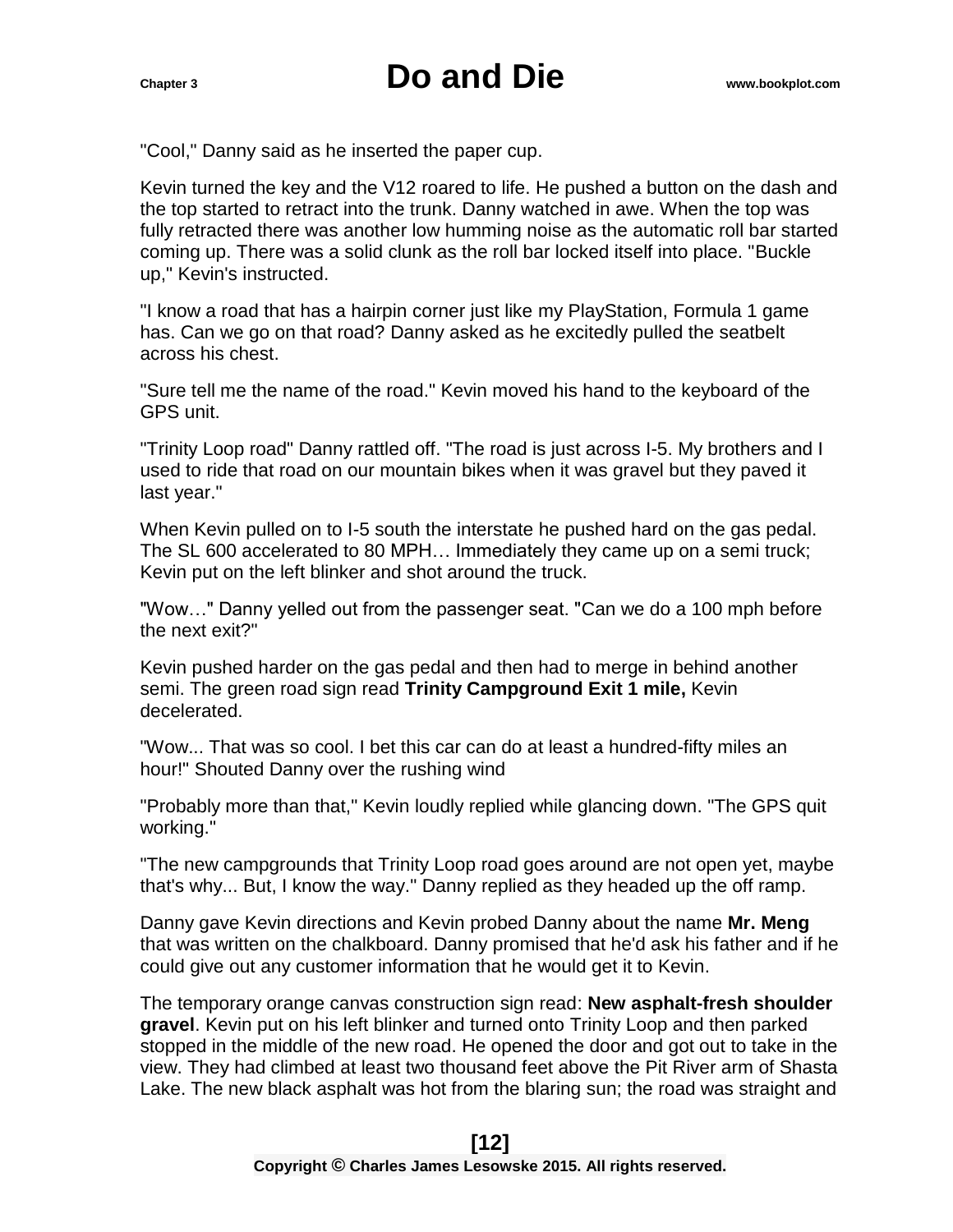at least a six percent down grade.

Danny got out of the car and looked down the road and said. "At the bottom of this straightaway is a hairpin corner to the right and then the backside has a bunch of uphill curves. That's where all the new campsites are."

"Well let's take a practice run," Kevin replied as he opened the door.

Danny excitedly plopped back into the passenger and pulled the seat belt snug across his frail body. "That hairpin corner down there is just like the one on my PlayStation."

Kevin revved the engine, pulled the shifter back and pushed on the gas pedal. The tires squealed and the SL600 took off. The downgrade was a plus for acceleration; they were doing almost eighty before Kevin started to brake. It was a rush that Kevin hadn't expected. He slowly steered around the one hundred and eighty degree corner and it hit him right in the face… The un-obstructive view of Mount Shasta…

"Mt Shasta is impressive from this uphill side." Danny added to Kevin's visualization.

It took a few moments for Kevin to reply. "It sure is… Wow."

"A lot of men see a mountain and then need to conquer it." Danny spoke with weighted words. "Then their ego will take over their common sense. Life is not about the 'do or die' mountaineer mantra. Life is about trust.

Kevin wasn't listening to Danny's weighted words of wisdom. He was fixated on Mt. Shasta from every corner on the backside of Trinity Loop road.

"You need to down shift going into corners, to save your brakes. This car is equipped with a manual shift-automatic transmission. That's what this SL600 was made for; downshifting thru corners."

"What?" Kevin asked snapping from his fixated daze.

"Speed up for the next corner, then down shift just before you need to turn the steering wheel." Danny said with authority.

Kevin pushed on the gas; the turbo kicked in and the SL600 leaped into action. Kevin braked for the next corner and then pulled back on the shift lever; the SL600 rounded thru the corner, slowly. "Like that?" Kevin asked Danny.

"Sort of, but at this next corner do the same thing except don't use the brakes."

Kevin followed Danny's instructions of not using the brakes. Just before the next corner he pulled back on the shift lever! The SL600 slowed, squatted and gripped thru the curve. Kevin valued the driving lesson. They did Trinity Loop two more times and each lap got faster.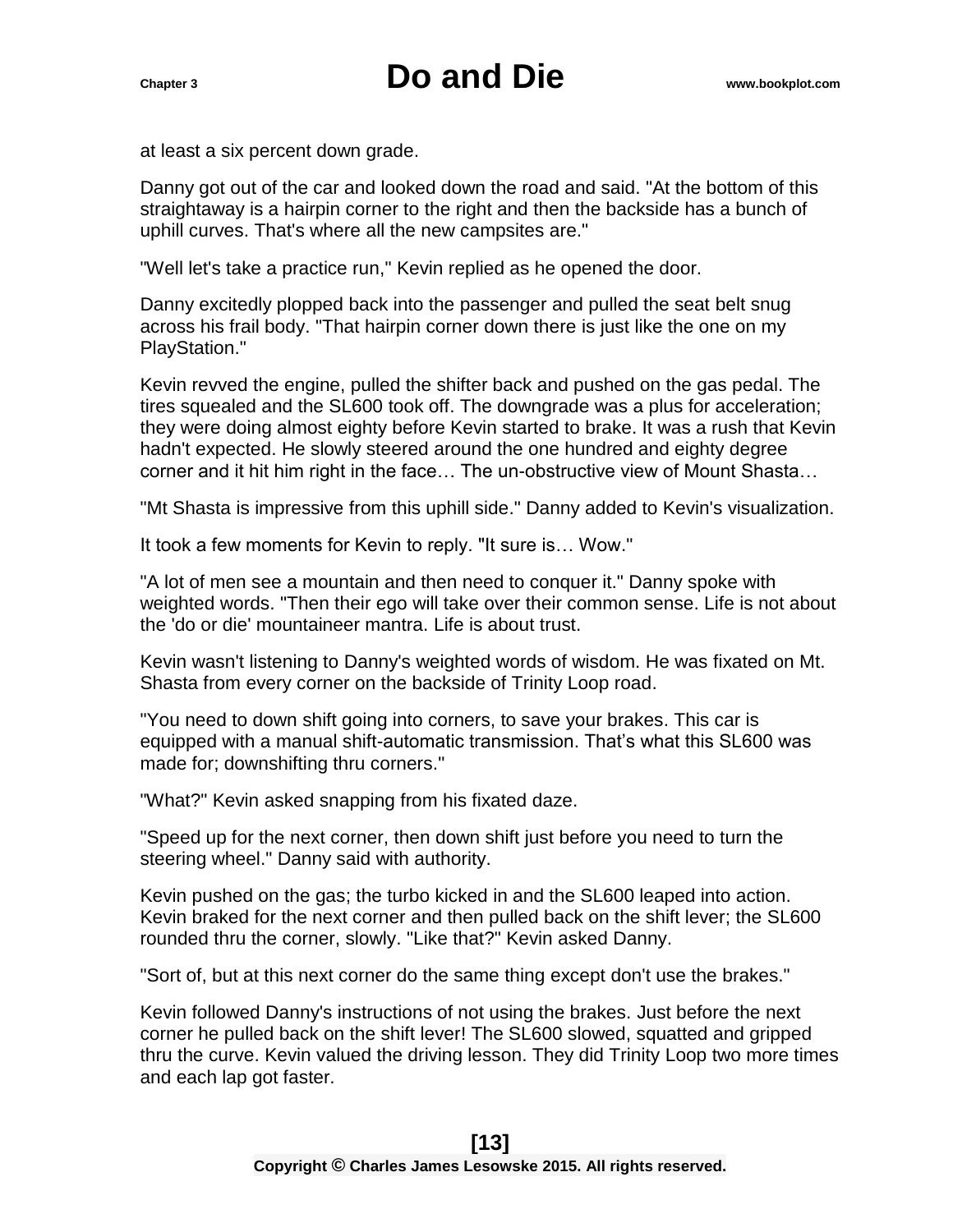"This is our last lap Danny." Kevin said when he came to stop next to the canvas orange construction sign at the top of the straight down grade.

"No problem. Best I get back and help my Dad close up anyhow." Danny replied.

Kevin gripped the steering wheel and punched the gas pedal; they hit 85mph halfway down the straight away. *Just a few more seconds,* Kevin thought.

"Yahoo!" Danny yelled when the speedometer showed a 100 mph…

Kevin froze--the brake pedal went almost to the floor and felt like mush! The front tires locked up and the backend started fishtailing! "We'll never make the corner" Kevin yelled. Everything turned to slow motion...

With his left hand Danny pulled back on the shift lever and the rear of the car took hold. They were still approaching the corner way too fast! Danny pulled the shift lever back one more detent, the engine back revved and the rear tires bounced on the hot asphalt. "Steer left!" Danny yelled over the sound of the skidding and decompressing V12 engine.

Kevin turned the steering wheel counter clockwise and the SL600 went right. They were approaching the hairpin corner in a sideways skid with gray smoke pouring out from the front fender wells. Danny pulled up on the emergency brake; gray smoke now poured from all four wheels… The SL600 was now skidding backward. "Give it gas," Danny yelled, as he released the handbrake. The spinning rear tires super super-heated and then took hold. The silver Mercedes came to a stop

The slow motion continued as Kevin shut off the engine, opened the door to get away from the heavy burning rubber smell. He shook and staggered to the edge of the road and stared down into a fifty foot deep ravine where they could have ended up. Kevin bent over and threw up.

Danny merged out from the heavy gray burning rubber smoke and approached Kevin. "Are you okay?" he asked.

Kevin couldn't talk and started to shake uncontrollably…

Danny returned to the SL600 and did a walk around. He then plopped into the driver's seat and moved the seat all the way forward. *You should get the car out of the middle of the road.* When Danny started the car and pushed on the brake pedal it was too soft. *Something is wrong with the brakes*.

Kevin slowly approached still shaking; his skin was as white as Danny's. "Do you, you, know how to drive?" Kevin asked in broken words.

"I've been driving the work truck and parking boat trailers since I was twelve." Danny said in a grown-up, reassuring tone. "These brakes feel soft…"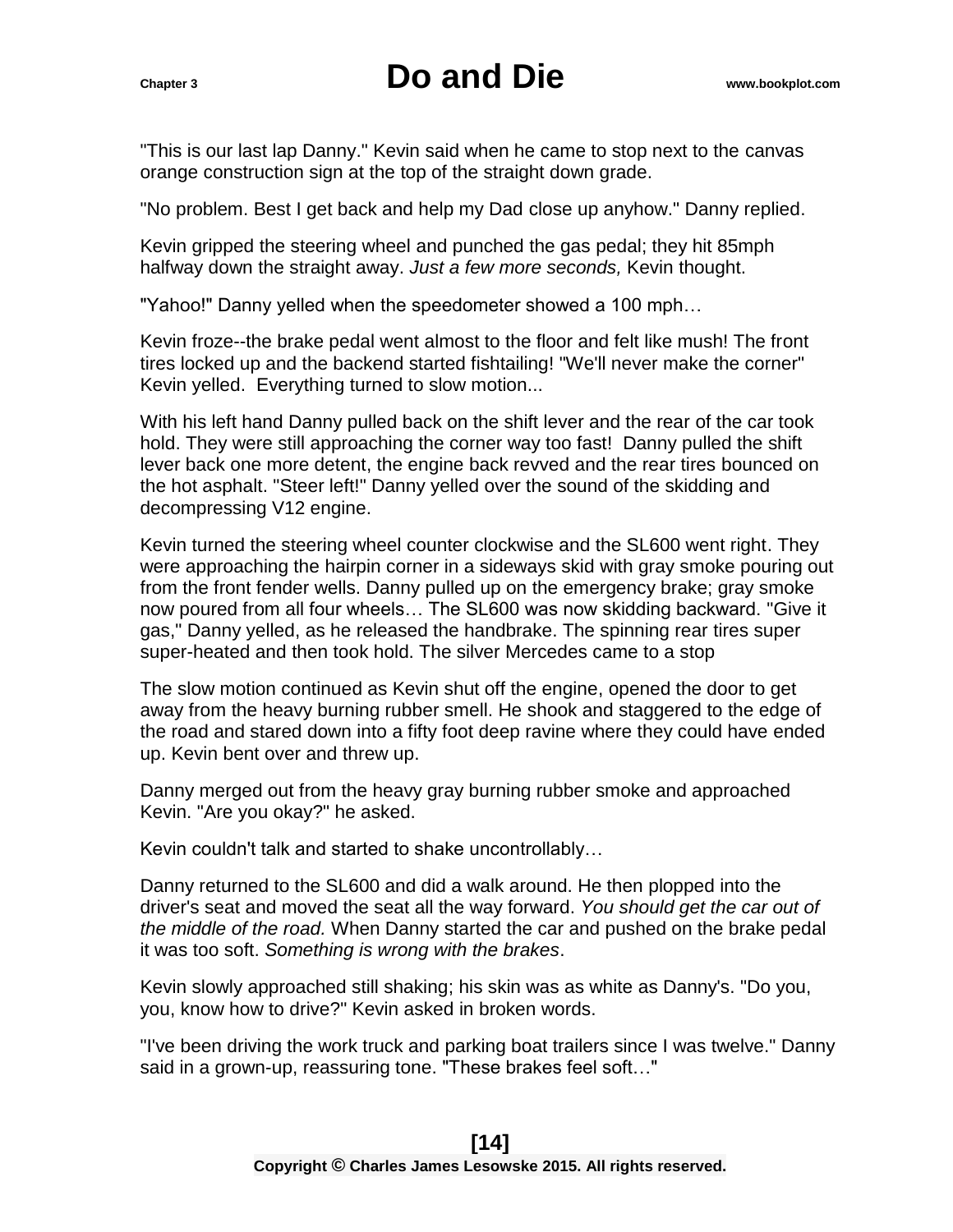Kevin opened the passenger door and collapsed into the seat. "Can you drive us to the top of the loop?"

Danny slowly started meandering up through all the corners and curves on the backside of Trinity Loop Road. Kevin felt mysteriously safe as Danny used the shift lever and hand brake to navigate the SL600 with.

Ten minutes later when they approached the Interstate Kevin had quit shaking; his skin color had returned to normal but he didn't say a word. It almost felt like a guardian angel was driving when Danny pulled on to the I-5 north merged into traffic and then turned on the right blinker for the Shasta Lake exit. "That was so awesome on Trinity Loop!" Danny said without taking his eyes off of the road.

When they turned into the **Bridge Bay Resort** parking lot Kevin's heart started to race again. Danny's father was coming up the gang plank ramp! Hank waved.

Danny carefully navigated thru the lot right toward Hank and used both the foot brake and hand brake to stop. Kevin felt ill again…

Hank hurried around to the passenger side of the car and stared down at Kevin. "Are you okay? You look sick."

"He's okay Dad. But I think there is something wrong with the brakes." Danny injected.

"Like what?" asked Hank, looking over the top of Kevin at Danny.

"I don't know, they feel mushy. Like there is no rear brakes or something." Danny answered Hank.

"Pop the hood," instructed Hank.

The hood spring rang out a loud *Bong* when Danny pulled the hood release.

"Look at the V12 engine!" Hank said as Danny approached and stood in Hank's shadow.

"You can't believe the torque this monster puts out! So much different than any of my video games." Danny elatedly replied.

Hank removed the top off the master cylinder. "There's the problem. Low brake fluid. The rear reservoir is almost empty."

"Dad, is it right for both sides of the master cylinder to be low?" Danny asked.

"This is a proto-type hand built car. Probably an oversight at the factory."

Kevin finally emerged to see what was going on under the hood. "What is a master cylinder?"

### **[15]**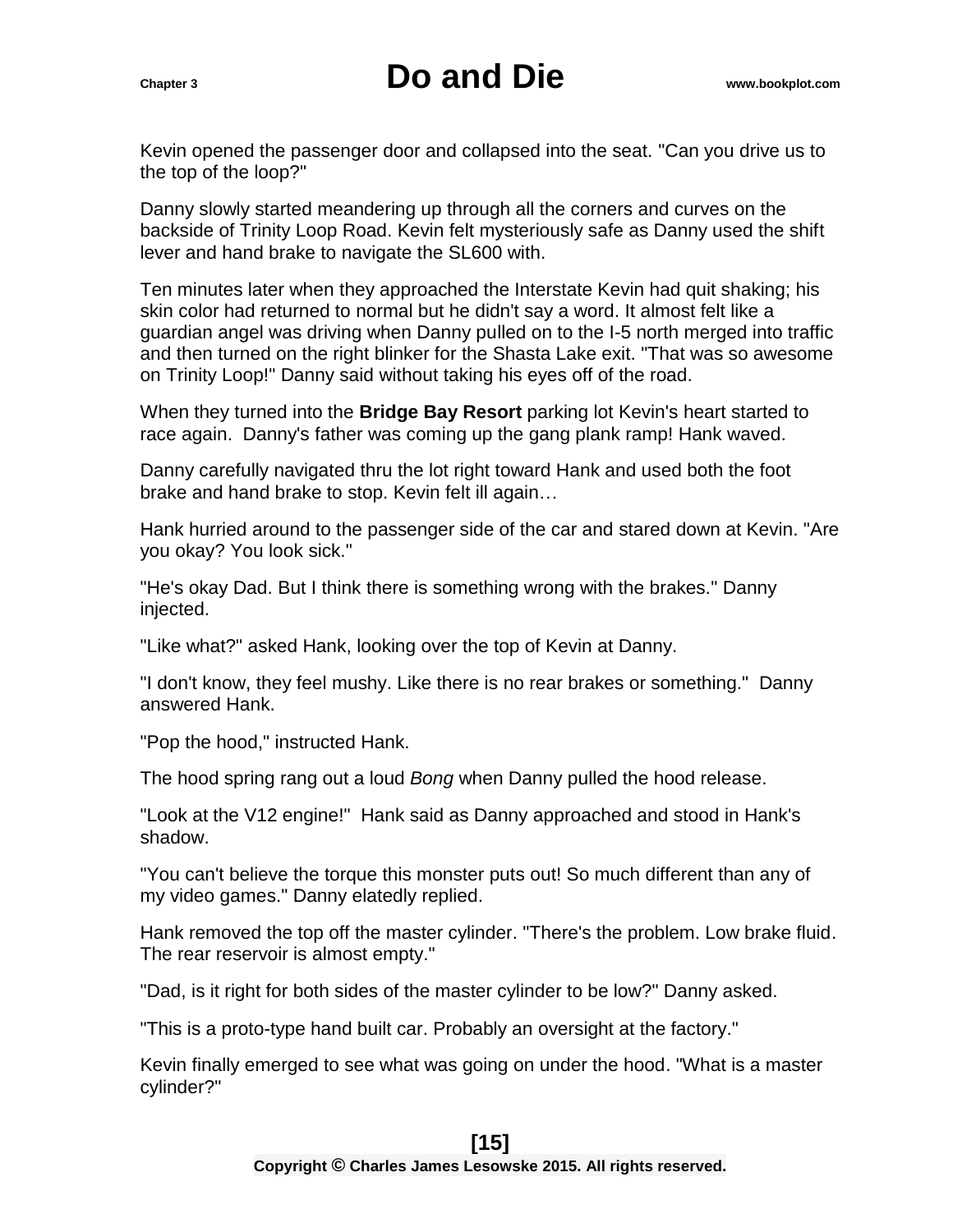"Right here," Hank pointed. It transfers foot pressure to the brakes using hydraulics."

"Oh, Trask trailers use electric brakes," Kevin added, not wanting to appear too mechanically challenged.

"You're right, most large trailers have electric brakes," Hank quipped. "Danny, I think we have some brake fluid in the shop. On the shelf with the other chemicals"

Danny jogged toward a metal building at the edge of the parking lot a short distance from the gang plank. He hardly had enough weight on his body to slid open one of the two large hanging doors. The shed was stuffed full, there were orange life jackets hanging on hooks, piles of boat cushions, mountain bikes and tools. Resting on wood blocks in the center of the building was an old **Master Craft** ski boat covered in dust and dirt. The back wall was lined with shelves of paint cans and cleaners. Danny disappeared behind the vintage ski boat—a restoration project that was on hold.

Hank looked over at Kevin. "You didn't have to let him drive. Just a ride in this car would have been enough."

"A… A, well…" Kevin stuttered and then immediately realized the less said the better. "Well it just worked out that way."

"Anyway, thanks." Danny loves all those race car video games. You just fulfilled one of his wishes." Hank took a deep breath then under his breath said, "Now if his older brother ever comes around Danny would…

A loud crash and then the sound of broken glass came from the metal building. Two gray Pigeons flew out between the parted doors. Danny emerged with a blue plastic bottle in his hand. "Those Pigeons built a nest on the shelf. I scared them and they knocked some empty beer bottles over," Danny yelled while hurrying across the parking lot.

Hank topped off the master cylinder with brake fluid. "I need to get back to work." Hank took a shop rag from the rear pocket of his coveralls, wiped off his hands and extended one hand to Kevin. "Thank you Mr. Trask."

"It was my pleasure," replied Kevin with a firm handshake from the heart.

"Here, put this back." Hank handed Danny the bottle of brake fluid. "Danny I will close up tonight. I have some extra paper work to take care of. "

"Okay Dad, I'll ride my bike home. I can't wait to tell Mom about driving a prototype, Mercedes 600SL with a turbocharged V12." Danny ecstatically replied.

"Danny why don't you leave out the part about driving. Your Mother will be all over me." Hank winked at Kevin